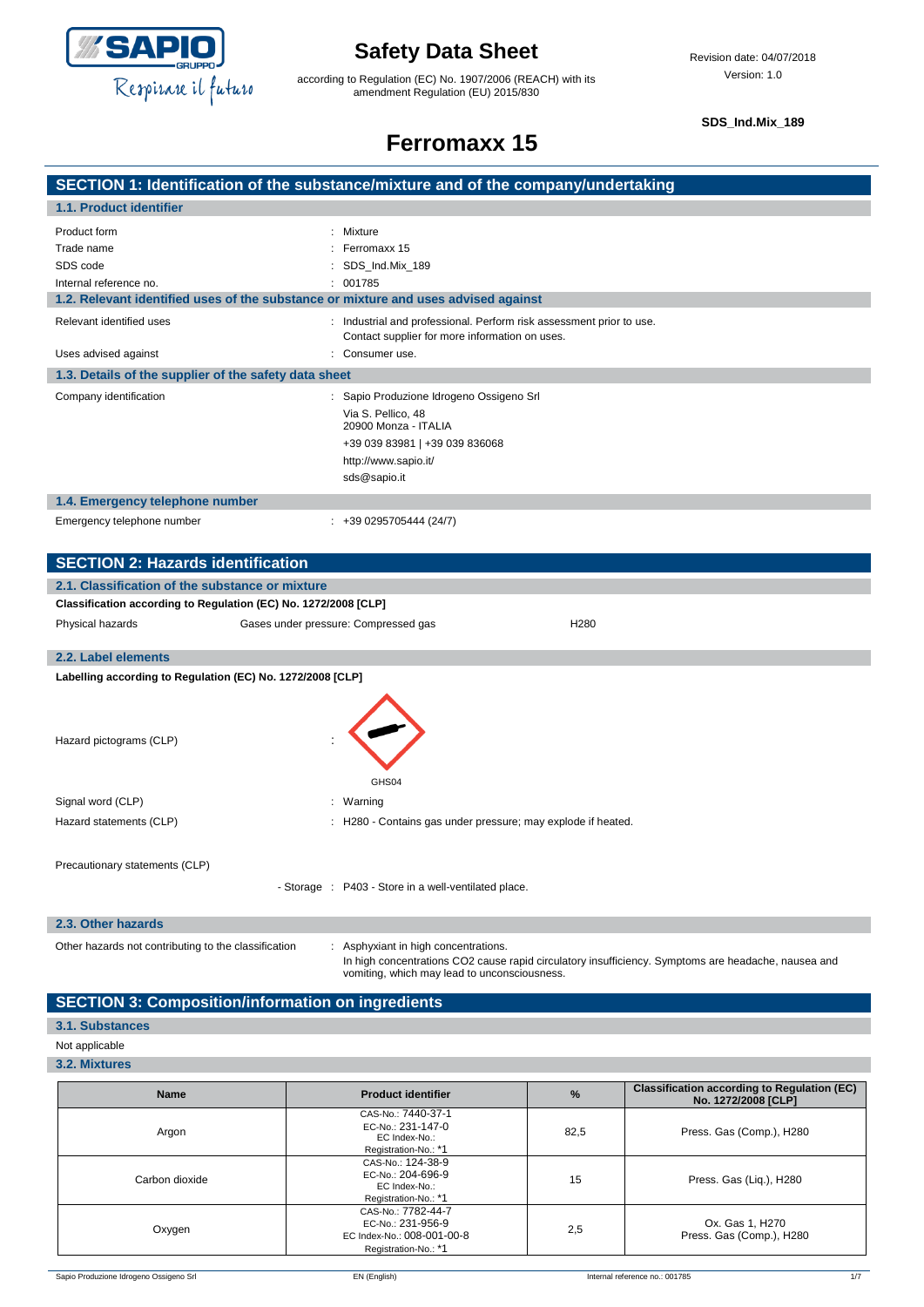

according to Regulation (EC) No. 1907/2006 (REACH) with its amendment Regulation (EU) 2015/830

**SDS\_Ind.Mix\_189**

# **Ferromaxx 15**

Full text of H-statements: see section 16

*Contains no other components or impurities which will influence the classification of the product.*

*\*1: Listed in Annex IV / V REACH, exempted from registration.*

*\*2: Registration deadline not expired.*

*\*3: Registration not required: Substance manufactured or imported < 1t/y.*

#### **SECTION 4: First aid measures**

| 4.1. Description of first aid measures                           |                                                                                                                                                                                               |
|------------------------------------------------------------------|-----------------------------------------------------------------------------------------------------------------------------------------------------------------------------------------------|
| - Inhalation                                                     | : Remove victim to uncontaminated area wearing self contained breathing apparatus. Keep victim warm and<br>rested. Call a doctor. Perform cardiopulmonary resuscitation if breathing stopped. |
| - Skin contact                                                   | : Adverse effects not expected from this product.                                                                                                                                             |
| - Eye contact                                                    | : Adverse effects not expected from this product.                                                                                                                                             |
| - Ingestion                                                      | : Ingestion is not considered a potential route of exposure.                                                                                                                                  |
|                                                                  |                                                                                                                                                                                               |
| 4.2. Most important symptoms and effects, both acute and delayed |                                                                                                                                                                                               |
|                                                                  | In high concentrations may cause asphyxiation. Symptoms may include loss of mobility/consciousness.<br>Victim may not be aware of asphyxiation.<br>Refer to section 11.                       |

#### **4.3. Indication of any immediate medical attention and special treatment needed**

None.

### **SECTION 5: Firefighting measures**

| 5.1. Extinguishing media                                           |                                                                                                                                                                                                                                                                                                                                                                                                                                                                                                   |
|--------------------------------------------------------------------|---------------------------------------------------------------------------------------------------------------------------------------------------------------------------------------------------------------------------------------------------------------------------------------------------------------------------------------------------------------------------------------------------------------------------------------------------------------------------------------------------|
| - Suitable extinguishing media<br>- Unsuitable extinguishing media | : Water spray or fog.<br>: Do not use water jet to extinguish.                                                                                                                                                                                                                                                                                                                                                                                                                                    |
| 5.2. Special hazards arising from the substance or mixture         |                                                                                                                                                                                                                                                                                                                                                                                                                                                                                                   |
| Specific hazards<br>Hazardous combustion products                  | : Exposure to fire may cause containers to rupture/explode.<br>: None.                                                                                                                                                                                                                                                                                                                                                                                                                            |
| 5.3. Advice for firefighters                                       |                                                                                                                                                                                                                                                                                                                                                                                                                                                                                                   |
| Specific methods                                                   | : Use fire control measures appropriate for the surrounding fire. Exposure to fire and heat radiation may cause<br>gas receptacles to rupture. Cool endangered receptacles with water spray jet from a protected position.<br>Prevent water used in emergency cases from entering sewers and drainage systems.<br>If possible, stop flow of product.<br>Use water spray or fog to knock down fire fumes if possible.<br>Move containers away from the fire area if this can be done without risk. |
| Special protective equipment for fire fighters                     | In confined space use self-contained breathing apparatus.<br>Standard protective clothing and equipment (Self Contained Breathing Apparatus) for fire fighters.<br>Standard EN 137 - Self-contained open-circuit compressed air breathing apparatus with full face mask.<br>Standard EN 469 - Protective clothing for firefighters. Standard - EN 659: Protective gloves for firefighters.                                                                                                        |

| <b>SECTION 6: Accidental release measures</b>                            |                                                                                                                |  |
|--------------------------------------------------------------------------|----------------------------------------------------------------------------------------------------------------|--|
| 6.1. Personal precautions, protective equipment and emergency procedures |                                                                                                                |  |
|                                                                          | Try to stop release.                                                                                           |  |
|                                                                          | Evacuate area.                                                                                                 |  |
|                                                                          | Wear self-contained breathing apparatus when entering area unless atmosphere is proved to be safe.             |  |
|                                                                          | Ensure adequate air ventilation.                                                                               |  |
|                                                                          | Prevent from entering sewers, basements and workpits, or any place where its accumulation can be<br>dangerous. |  |
|                                                                          | Act in accordance with local emergency plan.                                                                   |  |
|                                                                          | Stay upwind.                                                                                                   |  |
|                                                                          | Oxygen detectors should be used when asphyxiating gases may be released.                                       |  |
| <b>6.2. Environmental precautions</b>                                    |                                                                                                                |  |
|                                                                          | Try to stop release.                                                                                           |  |
| 6.3. Methods and material for containment and cleaning up                |                                                                                                                |  |
|                                                                          | Ventilate area.                                                                                                |  |
| 6.4. Reference to other sections                                         |                                                                                                                |  |
|                                                                          | See also sections 8 and 13.                                                                                    |  |
|                                                                          |                                                                                                                |  |
| <b>SECTION 7: Handling and storage</b>                                   |                                                                                                                |  |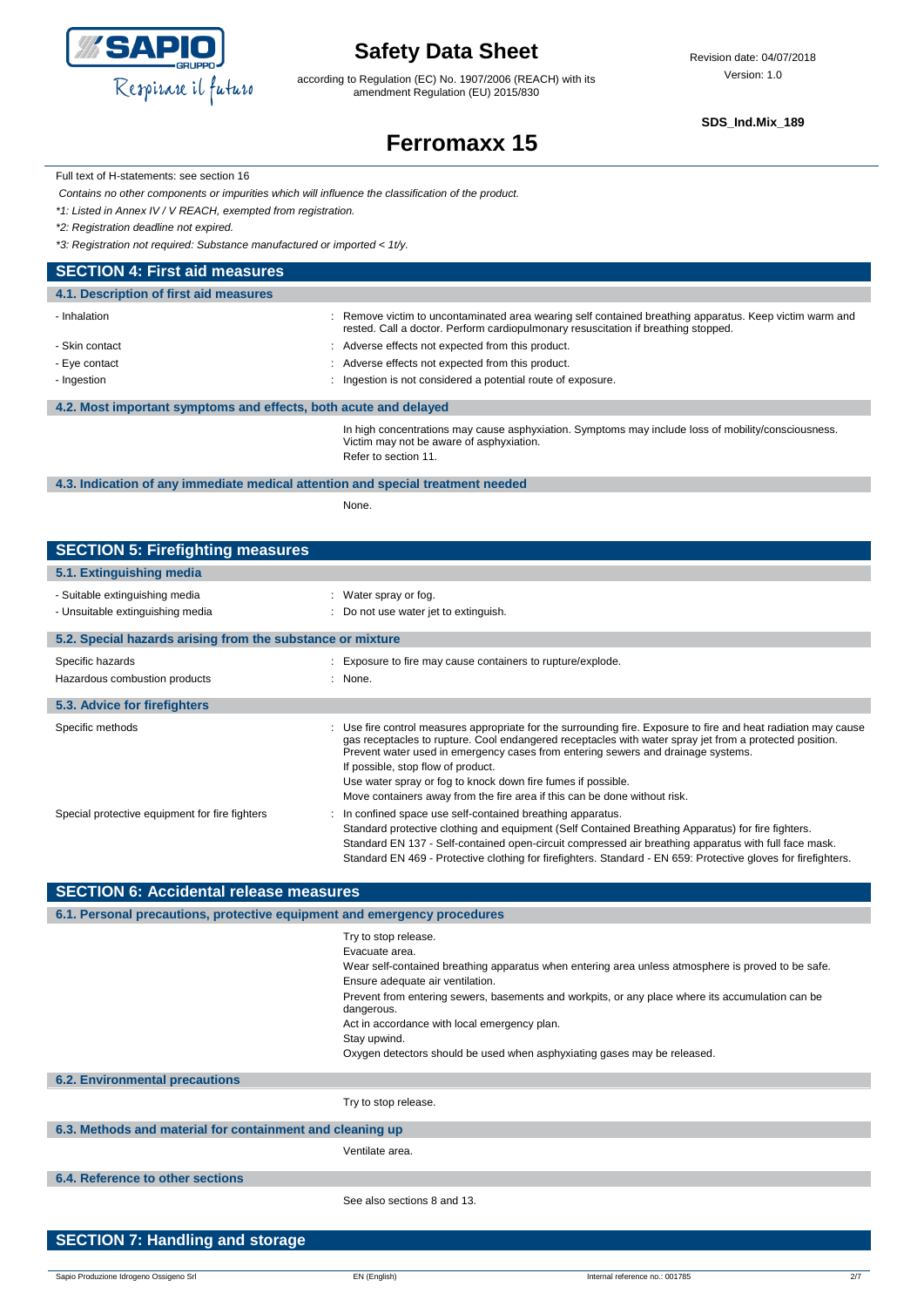

according to Regulation (EC) No. 1907/2006 (REACH) with its amendment Regulation (EU) 2015/830

#### **SDS\_Ind.Mix\_189**

### **Ferromaxx 15**

| 7.1. Precautions for safe handling                                |                                                                                                                                                                                                                                                                                                                                                                                                                                                                                                                                                                                                                                                                                                                                                                                                                                                                                                                                                                                                                                                                                                                                                                                                                                                                                                                                                                                                             |  |
|-------------------------------------------------------------------|-------------------------------------------------------------------------------------------------------------------------------------------------------------------------------------------------------------------------------------------------------------------------------------------------------------------------------------------------------------------------------------------------------------------------------------------------------------------------------------------------------------------------------------------------------------------------------------------------------------------------------------------------------------------------------------------------------------------------------------------------------------------------------------------------------------------------------------------------------------------------------------------------------------------------------------------------------------------------------------------------------------------------------------------------------------------------------------------------------------------------------------------------------------------------------------------------------------------------------------------------------------------------------------------------------------------------------------------------------------------------------------------------------------|--|
| Safe use of the product                                           | : The product must be handled in accordance with good industrial hygiene and safety procedures.<br>Only experienced and properly instructed persons should handle gases under pressure.<br>Consider pressure relief device(s) in gas installations.<br>Ensure the complete gas system was (or is regularily) checked for leaks before use.<br>Do not smoke while handling product.<br>Use only properly specified equipment which is suitable for this product, its supply pressure and temperature.<br>Contact your gas supplier if in doubt.<br>Avoid suck back of water, acid and alkalis.<br>Do not breathe gas.<br>Avoid release of product into atmosphere.                                                                                                                                                                                                                                                                                                                                                                                                                                                                                                                                                                                                                                                                                                                                           |  |
| Safe handling of the gas receptacle                               | Do not allow backfeed into the container.<br>Protect receptacles from physical damage; do not drag, roll, slide or drop.<br>When moving receptacles, even for short distances, use a cart (trolley, hand truck, etc.) designed to<br>transport receptacles.<br>Leave valve protection caps in place until the container has been secured against either a wall or bench or<br>placed in a container stand and is ready for use.<br>If user experiences any difficulty operating receptacle valve discontinue use and contact supplier.<br>Never attempt to repair or modify container valves or safety relief devices.<br>Damaged valves should be reported immediately to the supplier.<br>Keep container valve outlets clean and free from contaminants particularly oil and water.<br>Replace valve outlet caps or plugs and container caps where supplied as soon as container is disconnected<br>from equipment.<br>Close container valve after each use and when empty, even if still connected to equipment.<br>Never attempt to transfer gases from one container to another.<br>Never use direct flame or electrical heating devices to raise the pressure of a container.<br>Do not remove or deface labels provided by the supplier for the identification of the receptacle contents.<br>Suck back of water into the container must be prevented.<br>Open valve slowly to avoid pressure shock. |  |
| 7.2. Conditions for safe storage, including any incompatibilities |                                                                                                                                                                                                                                                                                                                                                                                                                                                                                                                                                                                                                                                                                                                                                                                                                                                                                                                                                                                                                                                                                                                                                                                                                                                                                                                                                                                                             |  |
|                                                                   | Observe all regulations and local requirements regarding storage of containers.<br>Containers should not be stored in conditions likely to encourage corrosion.<br>Container valve guards or caps should be in place.<br>Containers should be stored in the vertical position and properly secured to prevent them from falling over.<br>Stored containers should be periodically checked for general condition and leakage.<br>Keep container below 50°C in a well ventilated place.<br>Store containers in location free from fire risk and away from sources of heat and ignition.<br>Keep away from combustible materials.                                                                                                                                                                                                                                                                                                                                                                                                                                                                                                                                                                                                                                                                                                                                                                              |  |
| 7.3. Specific end use(s)                                          |                                                                                                                                                                                                                                                                                                                                                                                                                                                                                                                                                                                                                                                                                                                                                                                                                                                                                                                                                                                                                                                                                                                                                                                                                                                                                                                                                                                                             |  |
|                                                                   | None.                                                                                                                                                                                                                                                                                                                                                                                                                                                                                                                                                                                                                                                                                                                                                                                                                                                                                                                                                                                                                                                                                                                                                                                                                                                                                                                                                                                                       |  |

#### **SECTION 8: Exposure controls/personal protection**

#### **8.1. Control parameters**

| Carbon dioxide (124-38-9)                |                                                                           |                                                                                                                                                                                                                                                                                                                                                                   |
|------------------------------------------|---------------------------------------------------------------------------|-------------------------------------------------------------------------------------------------------------------------------------------------------------------------------------------------------------------------------------------------------------------------------------------------------------------------------------------------------------------|
| <b>OEL: Occupational Exposure Limits</b> |                                                                           |                                                                                                                                                                                                                                                                                                                                                                   |
|                                          | ACGIH TWA (ppm)                                                           | 5000 ppm                                                                                                                                                                                                                                                                                                                                                          |
| <b>ACGIH</b>                             | ACGIH STEL (ppm)                                                          | 30000 ppm                                                                                                                                                                                                                                                                                                                                                         |
|                                          | Remark (ACGIH)                                                            | Asphyxia                                                                                                                                                                                                                                                                                                                                                          |
|                                          | Regulatory reference                                                      | <b>ACGIH 2017</b>                                                                                                                                                                                                                                                                                                                                                 |
|                                          | TWA (IT) OEL 8h [mg/m <sup>3</sup> ]                                      | $9000 \text{ ma/m}^3$                                                                                                                                                                                                                                                                                                                                             |
| Italy                                    | TWA (IT) OEL 8h [ppm]                                                     | 5000 ppm                                                                                                                                                                                                                                                                                                                                                          |
|                                          | Regulatory reference                                                      | Allegato XXXVIII del D.Lgs. 9 aprile 2008, n. 81 e s.m.i.                                                                                                                                                                                                                                                                                                         |
| DNEL (Derived-No Effect Level)           | None available.                                                           |                                                                                                                                                                                                                                                                                                                                                                   |
| PNEC (Predicted No-Effect Concentration) | None available.                                                           |                                                                                                                                                                                                                                                                                                                                                                   |
| <b>8.2. Exposure controls</b>            |                                                                           |                                                                                                                                                                                                                                                                                                                                                                   |
| 8.2.1. Appropriate engineering controls  |                                                                           |                                                                                                                                                                                                                                                                                                                                                                   |
|                                          | 8.2.2. Individual protection measures, e.g. personal protective equipment | Provide adequate general and local exhaust ventilation.<br>Systems under pressure should be regularily checked for leakages.<br>Ensure exposure is below occupational exposure limits (where available).<br>Oxygen detectors should be used when asphyxiating gases may be released.<br>Consider the use of a work permit system e.g. for maintenance activities. |
|                                          |                                                                           |                                                                                                                                                                                                                                                                                                                                                                   |
|                                          | should be considered:                                                     | A risk assessment should be conducted and documented in each work area to assess the risks related to the<br>use of the product and to select the PPE that matches the relevant risk. The following recommendations                                                                                                                                               |
|                                          |                                                                           | PPE compliant to the recommended EN/ISO standards should be selected.                                                                                                                                                                                                                                                                                             |
| • Eye/face protection                    | : Wear safety glasses with side shields.                                  |                                                                                                                                                                                                                                                                                                                                                                   |
| Sapio Produzione Idrogeno Ossigeno Srl   | EN (English)                                                              | 3/7<br>Internal reference no.: 001785                                                                                                                                                                                                                                                                                                                             |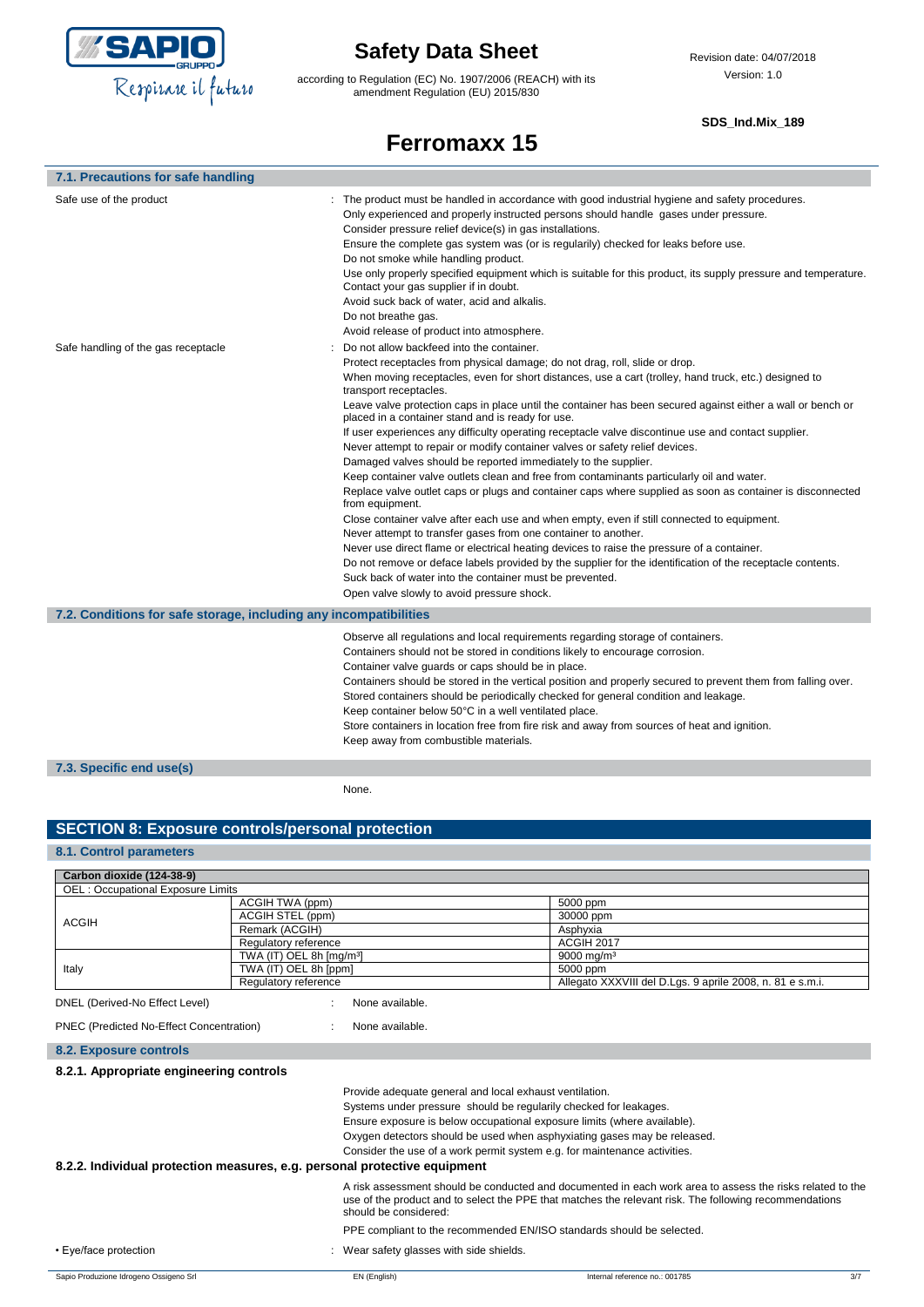

according to Regulation (EC) No. 1907/2006 (REACH) with its amendment Regulation (EU) 2015/830

#### **SDS\_Ind.Mix\_189**

### **Ferromaxx 15**

|                          | Standard EN 166 - Personal eye-protection - specifications.                                                                                         |
|--------------------------|-----------------------------------------------------------------------------------------------------------------------------------------------------|
| • Skin protection        |                                                                                                                                                     |
| - Hand protection        | : Wear working gloves when handling gas containers.                                                                                                 |
|                          | Standard EN 388 - Protective gloves against mechanical risk.                                                                                        |
| - Other                  | : Wear safety shoes while handling containers.                                                                                                      |
|                          | Standard EN ISO 20345 - Personal protective equipment - Safety footwear.                                                                            |
| • Respiratory protection | : Gas filters may be used if all surrounding conditions e.g. type and concentration of the contaminant(s) and<br>duration of use are known.         |
|                          | Use gas filters with full face mask, where exposure limits may be exceeded for a short-term period, e.g.<br>connecting or disconnecting containers. |
|                          | Gas filters do not protect against oxygen deficiency.                                                                                               |
|                          | Self contained breathing apparatus (SCBA) or positive pressure airline with mask are to be used in oxygen-<br>deficient atmospheres.                |
|                          | Standard EN 14387 - Gas filter(s), combined filter(s) and full face mask - EN 136.                                                                  |
|                          | Standard EN 137 - Self-contained open-circuit compressed air breathing apparatus with full face mask.                                               |
| • Thermal hazards        | : None in addition to the above sections.                                                                                                           |

#### **8.2.3. Environmental exposure controls**

None necessary.

### **SECTION 9: Physical and chemical properties**

#### **9.1. Information on basic physical and chemical properties**

Appearance

| , ippodranioc                                   |                                                                                              |
|-------------------------------------------------|----------------------------------------------------------------------------------------------|
| Physical state at 20°C / 101.3kPa<br>٠          | : Gas                                                                                        |
| Colour<br>٠                                     | Mixture contains one or more component(s) which have the following colour(s):<br>Colourless. |
| Odour                                           | Odourless.                                                                                   |
| Odour threshold                                 | Odour threshold is subjective and inadequate to warn of overexposure.                        |
| рH                                              | Not applicable for gases and gas mixtures.                                                   |
| Melting point / Freezing point                  | Not applicable for gas mixtures.                                                             |
| Boiling point                                   | Not applicable for gas mixtures.                                                             |
| Flash point                                     | Not applicable for gases and gas mixtures.                                                   |
| Evaporation rate                                | Not applicable for gases and gas mixtures.                                                   |
| Flammability (solid, gas)                       | Non flammable.                                                                               |
| <b>Explosive limits</b>                         | Non flammable.                                                                               |
| Vapour pressure [20°C]                          | Not applicable.                                                                              |
| Vapour pressure [50°C]                          | Not applicable.                                                                              |
| Vapour density                                  | Not applicable.                                                                              |
| Relative density, gas (air=1)                   | Heavier than air.                                                                            |
| Partition coefficient n-octanol/water (Log Kow) | Not applicable for gas mixtures.                                                             |
| Auto-ignition temperature                       | Non flammable.                                                                               |
| Decomposition temperature                       | Not applicable.                                                                              |
| Viscosity                                       | No reliable data available.                                                                  |
| <b>Explosive properties</b>                     | Not applicable.                                                                              |
| Oxidising properties                            | Not applicable.                                                                              |
|                                                 |                                                                                              |

#### **9.2. Other information**

| Molar mass | Not applicable for gas mixtures.                                                                       |
|------------|--------------------------------------------------------------------------------------------------------|
| Other data | Gas/vapour heavier than air. May accumulate in confined spaces, particularly at or below ground level. |

| Stable under normal conditions.         |                                |                                                                              |
|-----------------------------------------|--------------------------------|------------------------------------------------------------------------------|
|                                         |                                |                                                                              |
| None.                                   |                                |                                                                              |
|                                         |                                |                                                                              |
| Avoid moisture in installation systems. |                                |                                                                              |
|                                         |                                |                                                                              |
| None.                                   |                                |                                                                              |
| EN (English)                            | Internal reference no.: 001785 | 4/7                                                                          |
|                                         |                                | No reactivity hazard other than the effects described in sub-sections below. |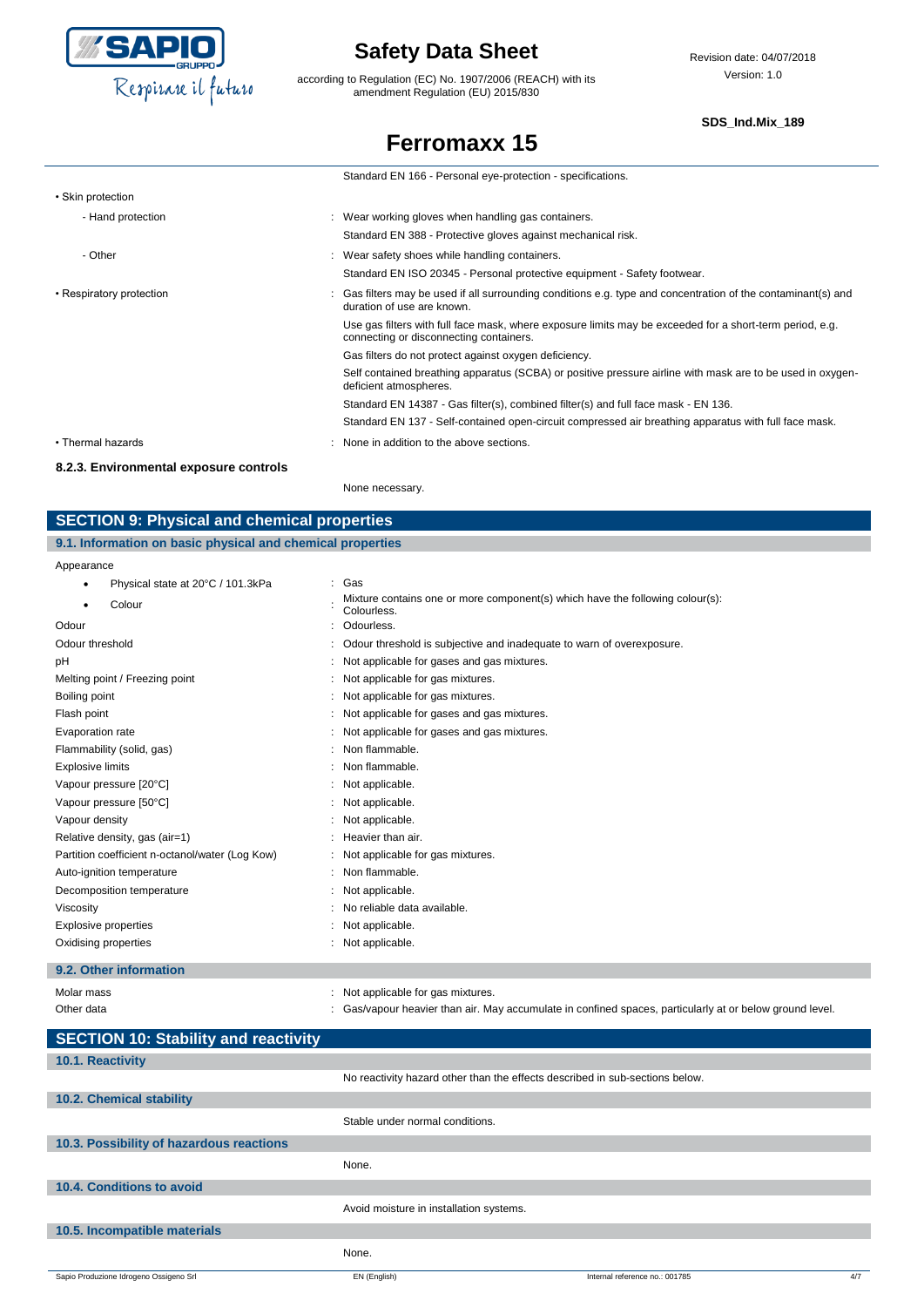

according to Regulation (EC) No. 1907/2006 (REACH) with its amendment Regulation (EU) 2015/830

**SDS\_Ind.Mix\_189**

# **Ferromaxx 15**

|                                              | For additional information on compatibility refer to ISO 11114.                                                                                                                                                                                                                                                                                                                                                                                                                                                                                                                                                                                                          |
|----------------------------------------------|--------------------------------------------------------------------------------------------------------------------------------------------------------------------------------------------------------------------------------------------------------------------------------------------------------------------------------------------------------------------------------------------------------------------------------------------------------------------------------------------------------------------------------------------------------------------------------------------------------------------------------------------------------------------------|
| 10.6. Hazardous decomposition products       |                                                                                                                                                                                                                                                                                                                                                                                                                                                                                                                                                                                                                                                                          |
|                                              | Under normal conditions of storage and use, hazardous decomposition products should not be produced.                                                                                                                                                                                                                                                                                                                                                                                                                                                                                                                                                                     |
| <b>SECTION 11: Toxicological information</b> |                                                                                                                                                                                                                                                                                                                                                                                                                                                                                                                                                                                                                                                                          |
| 11.1. Information on toxicological effects   |                                                                                                                                                                                                                                                                                                                                                                                                                                                                                                                                                                                                                                                                          |
| <b>Acute toxicity</b>                        | : Toxicological effects not expected from this product if occupational exposure limit values are not exceeded.<br>Unlike simple asphyxiants, carbon dioxide has the ability to cause death even when normal oxygen levels<br>(20-21%) are maintained. 5% CO2 has been found to act synergistically to increase the toxicity of certain<br>other gases (CO, NO2). CO2 has been shown to enhance the production of carboxy- or met-hemoglobin by<br>these gases possibly due to carbon dioxide's stimulatory effects on the respiratory and circulatory systems.<br>For more information, see EIGA Safety Info 24: "Carbon Dioxide, Physiological hazards" at www.eiga.eu. |
| <b>Skin corrosion/irritation</b>             | No known effects from this product.                                                                                                                                                                                                                                                                                                                                                                                                                                                                                                                                                                                                                                      |
| Serious eye damage/irritation                | No known effects from this product.                                                                                                                                                                                                                                                                                                                                                                                                                                                                                                                                                                                                                                      |
| Respiratory or skin sensitisation            | No known effects from this product.                                                                                                                                                                                                                                                                                                                                                                                                                                                                                                                                                                                                                                      |
| Germ cell mutagenicity                       | No known effects from this product.<br>÷                                                                                                                                                                                                                                                                                                                                                                                                                                                                                                                                                                                                                                 |
| Carcinogenicity                              | No known effects from this product.                                                                                                                                                                                                                                                                                                                                                                                                                                                                                                                                                                                                                                      |
| Toxic for reproduction: Fertility            | No known effects from this product.<br>÷                                                                                                                                                                                                                                                                                                                                                                                                                                                                                                                                                                                                                                 |
| Toxic for reproduction: unborn child         | No known effects from this product.                                                                                                                                                                                                                                                                                                                                                                                                                                                                                                                                                                                                                                      |
| <b>STOT-single exposure</b>                  | No known effects from this product.                                                                                                                                                                                                                                                                                                                                                                                                                                                                                                                                                                                                                                      |
|                                              |                                                                                                                                                                                                                                                                                                                                                                                                                                                                                                                                                                                                                                                                          |
| <b>STOT-repeated exposure</b>                | No known effects from this product.                                                                                                                                                                                                                                                                                                                                                                                                                                                                                                                                                                                                                                      |
| <b>Aspiration hazard</b>                     | Not applicable for gases and gas mixtures.                                                                                                                                                                                                                                                                                                                                                                                                                                                                                                                                                                                                                               |
| <b>SECTION 12: Ecological information</b>    |                                                                                                                                                                                                                                                                                                                                                                                                                                                                                                                                                                                                                                                                          |
| 12.1. Toxicity                               |                                                                                                                                                                                                                                                                                                                                                                                                                                                                                                                                                                                                                                                                          |
| Assessment                                   | No ecological damage caused by this product.                                                                                                                                                                                                                                                                                                                                                                                                                                                                                                                                                                                                                             |
| EC50 48h - Daphnia magna                     | No data available.                                                                                                                                                                                                                                                                                                                                                                                                                                                                                                                                                                                                                                                       |
| EC50 72h - Algae                             | No data available.                                                                                                                                                                                                                                                                                                                                                                                                                                                                                                                                                                                                                                                       |
| LC50 96 h - Fish                             | No data available.                                                                                                                                                                                                                                                                                                                                                                                                                                                                                                                                                                                                                                                       |
|                                              |                                                                                                                                                                                                                                                                                                                                                                                                                                                                                                                                                                                                                                                                          |
| 12.2. Persistence and degradability          |                                                                                                                                                                                                                                                                                                                                                                                                                                                                                                                                                                                                                                                                          |
| Assessment                                   | : No ecological damage caused by this product.                                                                                                                                                                                                                                                                                                                                                                                                                                                                                                                                                                                                                           |
| 12.3. Bioaccumulative potential              |                                                                                                                                                                                                                                                                                                                                                                                                                                                                                                                                                                                                                                                                          |
| Assessment                                   | : No data available.                                                                                                                                                                                                                                                                                                                                                                                                                                                                                                                                                                                                                                                     |
| 12.4. Mobility in soil                       |                                                                                                                                                                                                                                                                                                                                                                                                                                                                                                                                                                                                                                                                          |
| Assessment                                   | Because of its high volatility, the product is unlikely to cause ground or water pollution.<br>Partition into soil is unlikely.                                                                                                                                                                                                                                                                                                                                                                                                                                                                                                                                          |
| 12.5. Results of PBT and vPvB assessment     |                                                                                                                                                                                                                                                                                                                                                                                                                                                                                                                                                                                                                                                                          |
| Assessment                                   | : Not classified as PBT or vPvB.                                                                                                                                                                                                                                                                                                                                                                                                                                                                                                                                                                                                                                         |
| 12.6. Other adverse effects                  |                                                                                                                                                                                                                                                                                                                                                                                                                                                                                                                                                                                                                                                                          |
| Other adverse effects                        | No known effects from this product.                                                                                                                                                                                                                                                                                                                                                                                                                                                                                                                                                                                                                                      |
| Effect on the ozone layer                    | None.                                                                                                                                                                                                                                                                                                                                                                                                                                                                                                                                                                                                                                                                    |
| Effect on global warming                     | Contains greenhouse gas(es).                                                                                                                                                                                                                                                                                                                                                                                                                                                                                                                                                                                                                                             |
| <b>SECTION 13: Disposal considerations</b>   |                                                                                                                                                                                                                                                                                                                                                                                                                                                                                                                                                                                                                                                                          |

I

J

I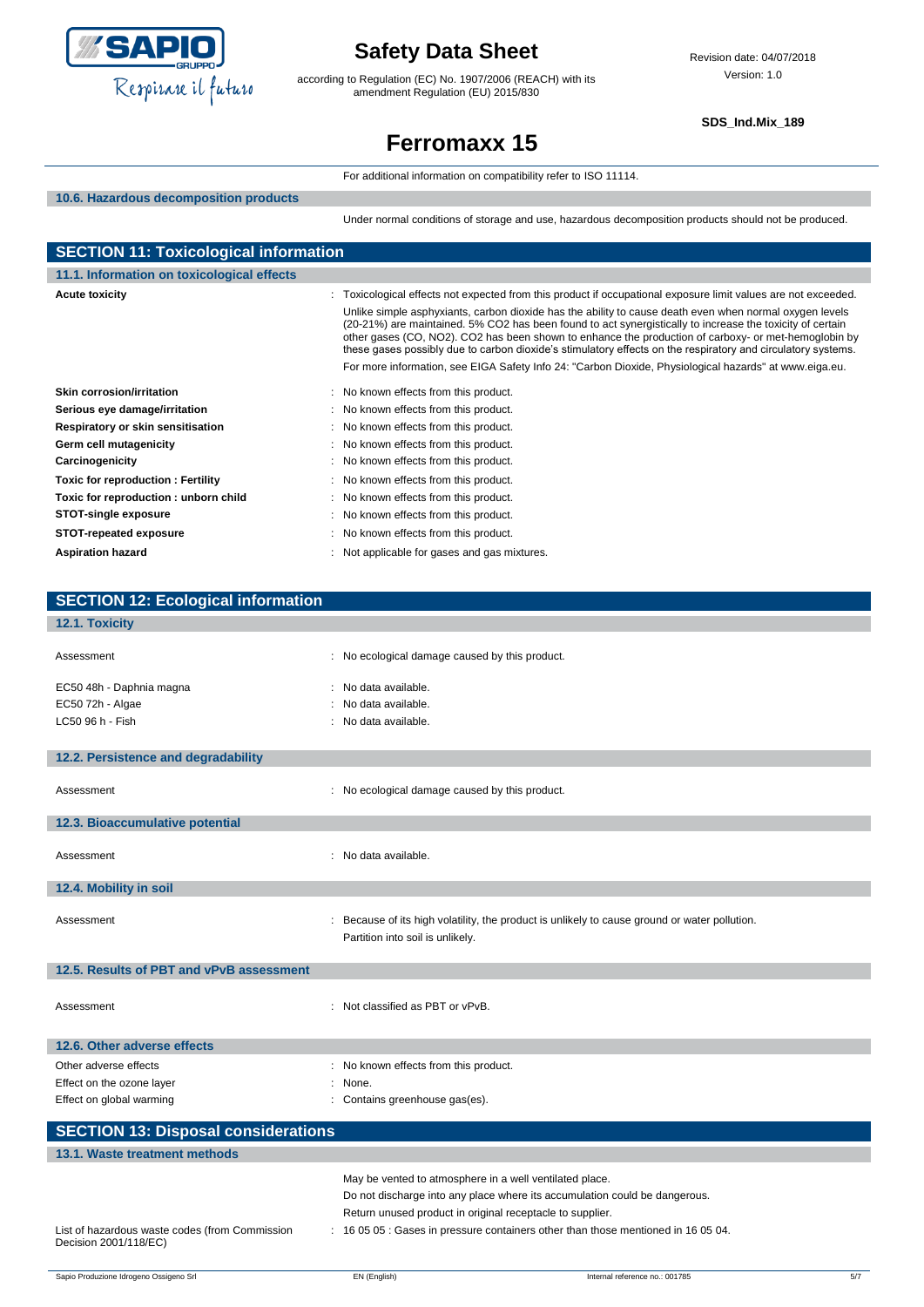

according to Regulation (EC) No. 1907/2006 (REACH) with its amendment Regulation (EU) 2015/830

**SDS\_Ind.Mix\_189**

# **Ferromaxx 15**

**13.2. Additional information**

External treatment and disposal of waste should comply with applicable local and/or national regulations.

| <b>SECTION 14: Transport information</b>                                       |                                                                                                                                                                                                                                                                                                                                                                                                                                                                                                                                                                                                      |
|--------------------------------------------------------------------------------|------------------------------------------------------------------------------------------------------------------------------------------------------------------------------------------------------------------------------------------------------------------------------------------------------------------------------------------------------------------------------------------------------------------------------------------------------------------------------------------------------------------------------------------------------------------------------------------------------|
| 14.1. UN number                                                                |                                                                                                                                                                                                                                                                                                                                                                                                                                                                                                                                                                                                      |
| UN-No.                                                                         | : 1956                                                                                                                                                                                                                                                                                                                                                                                                                                                                                                                                                                                               |
| 14.2. UN proper shipping name                                                  |                                                                                                                                                                                                                                                                                                                                                                                                                                                                                                                                                                                                      |
| Transport by road/rail (ADR/RID)                                               | COMPRESSED GAS, N.O.S. (Argon, Carbon dioxide)                                                                                                                                                                                                                                                                                                                                                                                                                                                                                                                                                       |
| Transport by air (ICAO-TI / IATA-DGR)                                          | Compressed gas, n.o.s. (Argon, Carbon dioxide)                                                                                                                                                                                                                                                                                                                                                                                                                                                                                                                                                       |
| Transport by sea (IMDG)                                                        | COMPRESSED GAS, N.O.S. (Argon, Carbon dioxide)                                                                                                                                                                                                                                                                                                                                                                                                                                                                                                                                                       |
| 14.3. Transport hazard class(es)                                               |                                                                                                                                                                                                                                                                                                                                                                                                                                                                                                                                                                                                      |
| Labelling                                                                      |                                                                                                                                                                                                                                                                                                                                                                                                                                                                                                                                                                                                      |
| Transport by road/rail (ADR/RID)                                               | 2.2 : Non-flammable, non-toxic gases.                                                                                                                                                                                                                                                                                                                                                                                                                                                                                                                                                                |
| Class                                                                          | $\therefore$ 2                                                                                                                                                                                                                                                                                                                                                                                                                                                                                                                                                                                       |
| Classification code                                                            | : 1A                                                                                                                                                                                                                                                                                                                                                                                                                                                                                                                                                                                                 |
| Hazard identification number                                                   | : 20                                                                                                                                                                                                                                                                                                                                                                                                                                                                                                                                                                                                 |
| <b>Tunnel Restriction</b><br>Transport by air (ICAO-TI / IATA-DGR)             | : E - Passage forbidden through tunnels of category E                                                                                                                                                                                                                                                                                                                                                                                                                                                                                                                                                |
| Class / Div. (Sub. risk(s))                                                    | : 2.2                                                                                                                                                                                                                                                                                                                                                                                                                                                                                                                                                                                                |
| Transport by sea (IMDG)                                                        |                                                                                                                                                                                                                                                                                                                                                                                                                                                                                                                                                                                                      |
| Class / Div. (Sub. risk(s))                                                    | : 2.2                                                                                                                                                                                                                                                                                                                                                                                                                                                                                                                                                                                                |
| Emergency Schedule (EmS) - Fire                                                | $:$ F-C                                                                                                                                                                                                                                                                                                                                                                                                                                                                                                                                                                                              |
| Emergency Schedule (EmS) - Spillage                                            | $\therefore$ S-V                                                                                                                                                                                                                                                                                                                                                                                                                                                                                                                                                                                     |
| 14.4. Packing group                                                            |                                                                                                                                                                                                                                                                                                                                                                                                                                                                                                                                                                                                      |
| Transport by road/rail (ADR/RID)                                               | Not applicable                                                                                                                                                                                                                                                                                                                                                                                                                                                                                                                                                                                       |
| Transport by air (ICAO-TI / IATA-DGR)                                          | Not applicable                                                                                                                                                                                                                                                                                                                                                                                                                                                                                                                                                                                       |
| Transport by sea (IMDG)                                                        | Not applicable                                                                                                                                                                                                                                                                                                                                                                                                                                                                                                                                                                                       |
| <b>14.5. Environmental hazards</b>                                             |                                                                                                                                                                                                                                                                                                                                                                                                                                                                                                                                                                                                      |
| Transport by road/rail (ADR/RID)                                               | : None.                                                                                                                                                                                                                                                                                                                                                                                                                                                                                                                                                                                              |
| Transport by air (ICAO-TI / IATA-DGR)                                          | None.                                                                                                                                                                                                                                                                                                                                                                                                                                                                                                                                                                                                |
| Transport by sea (IMDG)                                                        | $\ddot{\phantom{a}}$<br>None.                                                                                                                                                                                                                                                                                                                                                                                                                                                                                                                                                                        |
| 14.6. Special precautions for user                                             |                                                                                                                                                                                                                                                                                                                                                                                                                                                                                                                                                                                                      |
| Packing Instruction(s)                                                         |                                                                                                                                                                                                                                                                                                                                                                                                                                                                                                                                                                                                      |
| Transport by road/rail (ADR/RID)                                               | : P200                                                                                                                                                                                                                                                                                                                                                                                                                                                                                                                                                                                               |
| Transport by air (ICAO-TI / IATA-DGR)                                          |                                                                                                                                                                                                                                                                                                                                                                                                                                                                                                                                                                                                      |
| Passenger and Cargo Aircraft<br>Cargo Aircraft only                            | : 200.<br>200.                                                                                                                                                                                                                                                                                                                                                                                                                                                                                                                                                                                       |
| Transport by sea (IMDG)                                                        | : P200                                                                                                                                                                                                                                                                                                                                                                                                                                                                                                                                                                                               |
| Special transport precautions                                                  | : Avoid transport on vehicles where the load space is not separated from the driver's compartment.<br>Ensure vehicle driver is aware of the potential hazards of the load and knows what to do in the event of an<br>accident or an emergency.<br>Before transporting product containers:<br>- Ensure there is adequate ventilation.<br>- Ensure that containers are firmly secured.<br>- Ensure container valve is closed and not leaking.<br>- Ensure valve outlet cap nut or plug (where provided) is correctly fitted.<br>- Ensure valve protection device (where provided) is correctly fitted. |
| 14.7. Transport in bulk according to Annex II of MARPOL 73/78 and the IBC Code | Not applicable.                                                                                                                                                                                                                                                                                                                                                                                                                                                                                                                                                                                      |